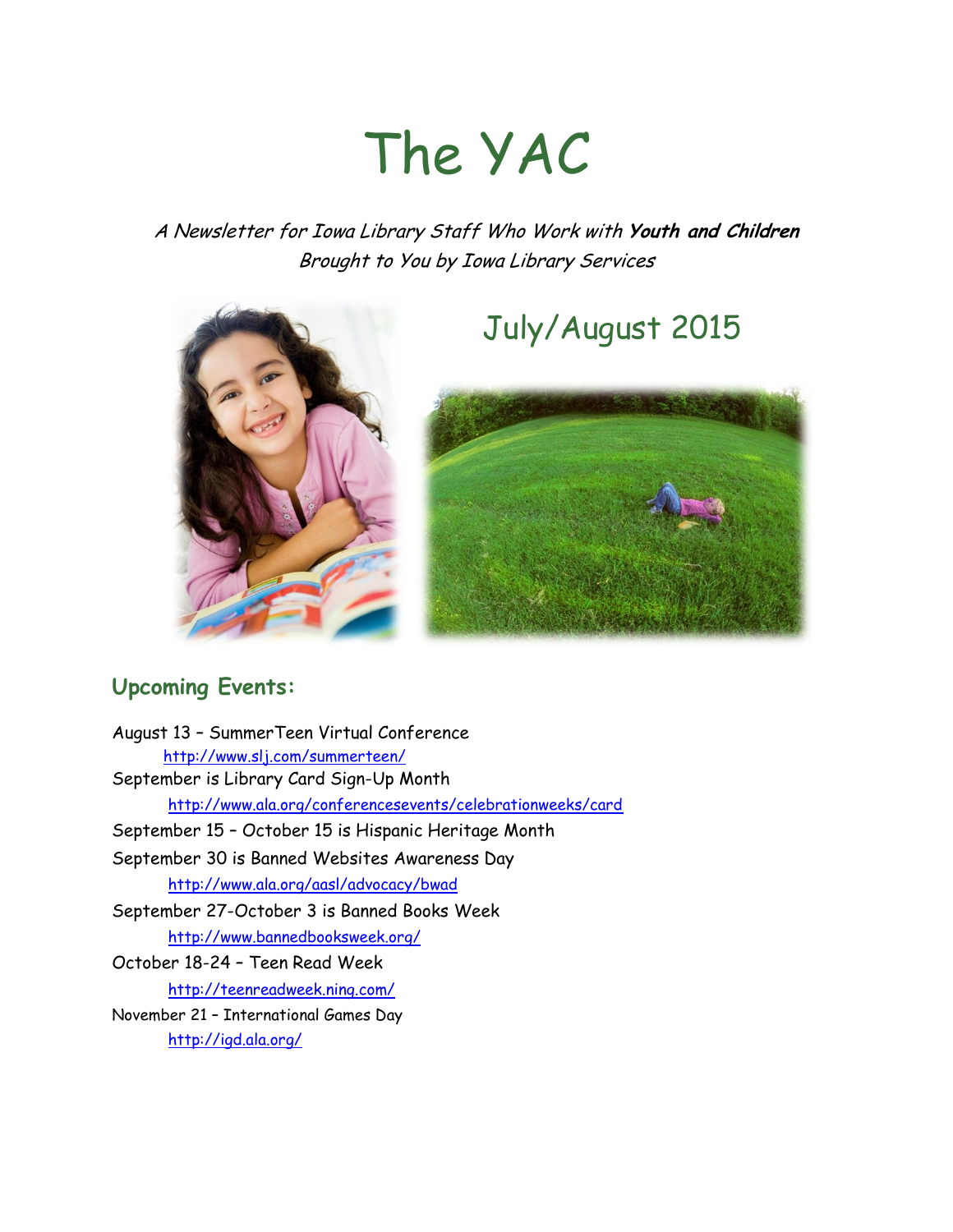#### **Occasions for Special Displays/Program Themes in September:**

- September is National Honey Month
- 8 Birthday of John Scieszka and Jack Prelutsky
- 13 Grandparents Day
- 15 International Dot Day Named for the storybook by Peter H. Reynolds [\(http://www.thedotclub.org/dotday/\)](http://www.thedotclub.org/dotday/)
- 17 Constitution Day [\(http://www.constitutionday.com/\)](http://www.constitutionday.com/)
- 19 Talk Like a Pirate Day & Birthday of illustrator Arthur Rackham (search online for examples of his illustrations!)
- 25 Birthday of Shel Silverstein

#### **Occasions for Special Displays/Program Themes in October:**

- 4-10 Fire Prevention Week [\(http://www.nfpa.org/safety-information/fire-prevention-week\)](http://www.nfpa.org/safety-information/fire-prevention-week)
- 7 Birthday of Sherman Alexie
- 14 Bring Your Teddy Bear to Work and School (or Library?) Day & Winnie-the-Pooh was first published in 1926
- $\bullet$  21 Apple Day
- 24 Make a Difference Day [\(http://makeadifferenceday.com/\)](http://makeadifferenceday.com/)
- 30 Frankenstein Day (Birthday of Mary Shelley)

#### **Kids First in Review – Part II**

Here are a few more crafts from this year's Kids First Conference:

#### **TNCHTES**

Inchies are small (1 inch or 2 inch) squares decorated to fit a variety of themes. Glue several on a sheet of paper as a collage or glue them to a display board and a group project.



Cathy Van Maanen of Huxley Public Library shared this photo of a board she is using as passive programming this summer. Notice the variety of materials!







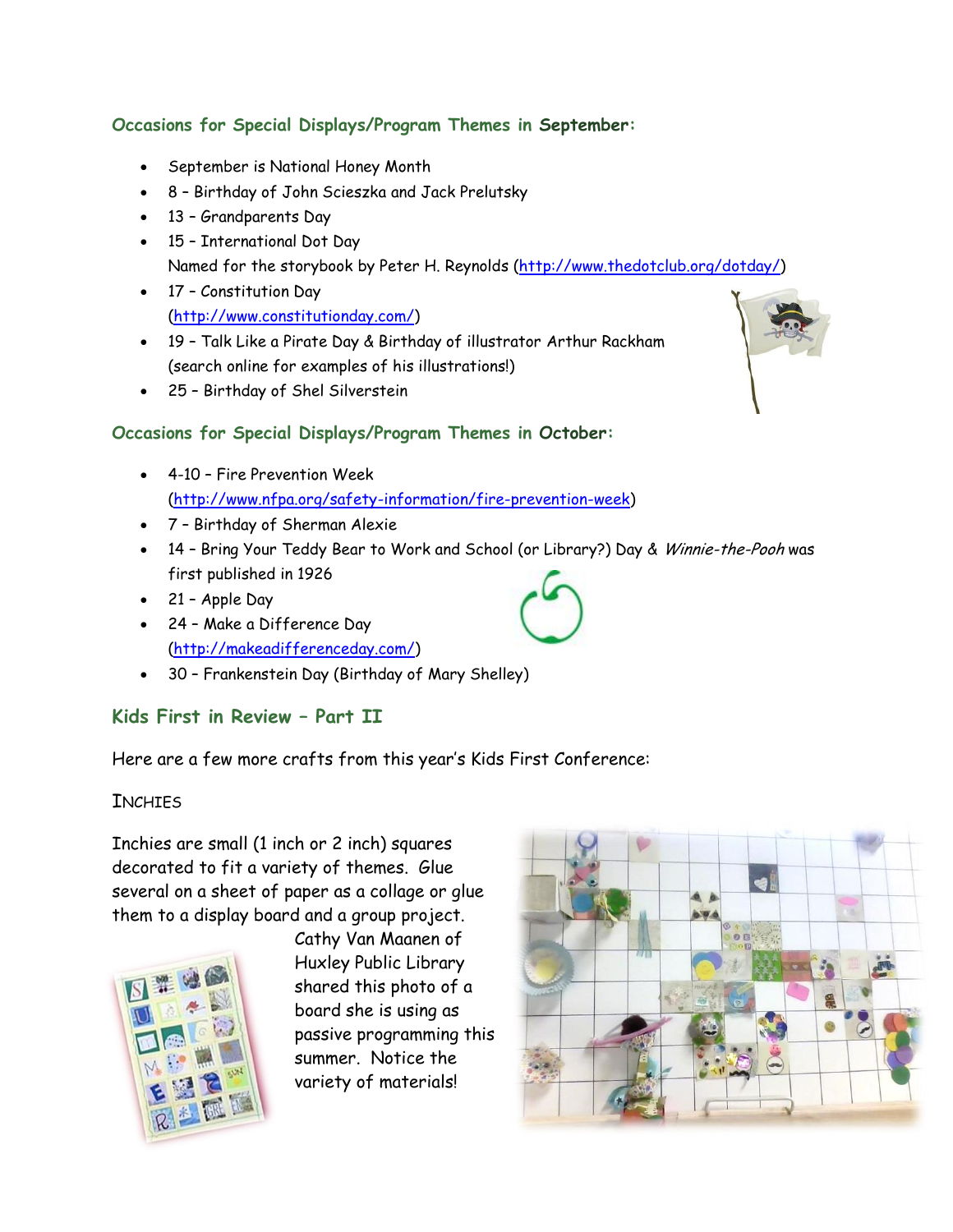GET IN SHAPE

Kids can create all sorts of artwork from basic shapes. This is especially easy if you have a handy source of scrap materials. Your District Office can provide many basic die cut shapes (triangles, circles, squares, ovals, etc.). See the complete list at [http://www.statelibraryofiowa.org/ld/c-d/diecuts.](http://www.statelibraryofiowa.org/ld/c-d/diecuts)



CATERPILLAR BOOKLET



This is another all-purpose craft -- it can be expanded and adapted for various ages and purposes. Use it as a reading record, a mini-journal, or just an art project. All you need are uniform-size squares of paper (4" squares work well) and some glue sticks. Fold, assemble and decorate with stickers, markers, etc. This caterpillar example incorporates some weeded book pages as background for the poem "Dora Diller" by Jack Prelutsky. Find detailed folding instructions at [http://blog.creativekismet.com/2010/02/17/open-paper-bag](http://blog.creativekismet.com/2010/02/17/open-paper-bag-inspiration-booklet/)[inspiration-booklet/](http://blog.creativekismet.com/2010/02/17/open-paper-bag-inspiration-booklet/)

#### **Better Storytimes – Expressive Reading**

Expressive reading is one simple tool anyone can use to make storytimes more fun and meaningful. Good use of expression adds interest, helps convey the meaning of the words, and it models ways that caregivers might read aloud more effectively at home (and it makes it look fun!).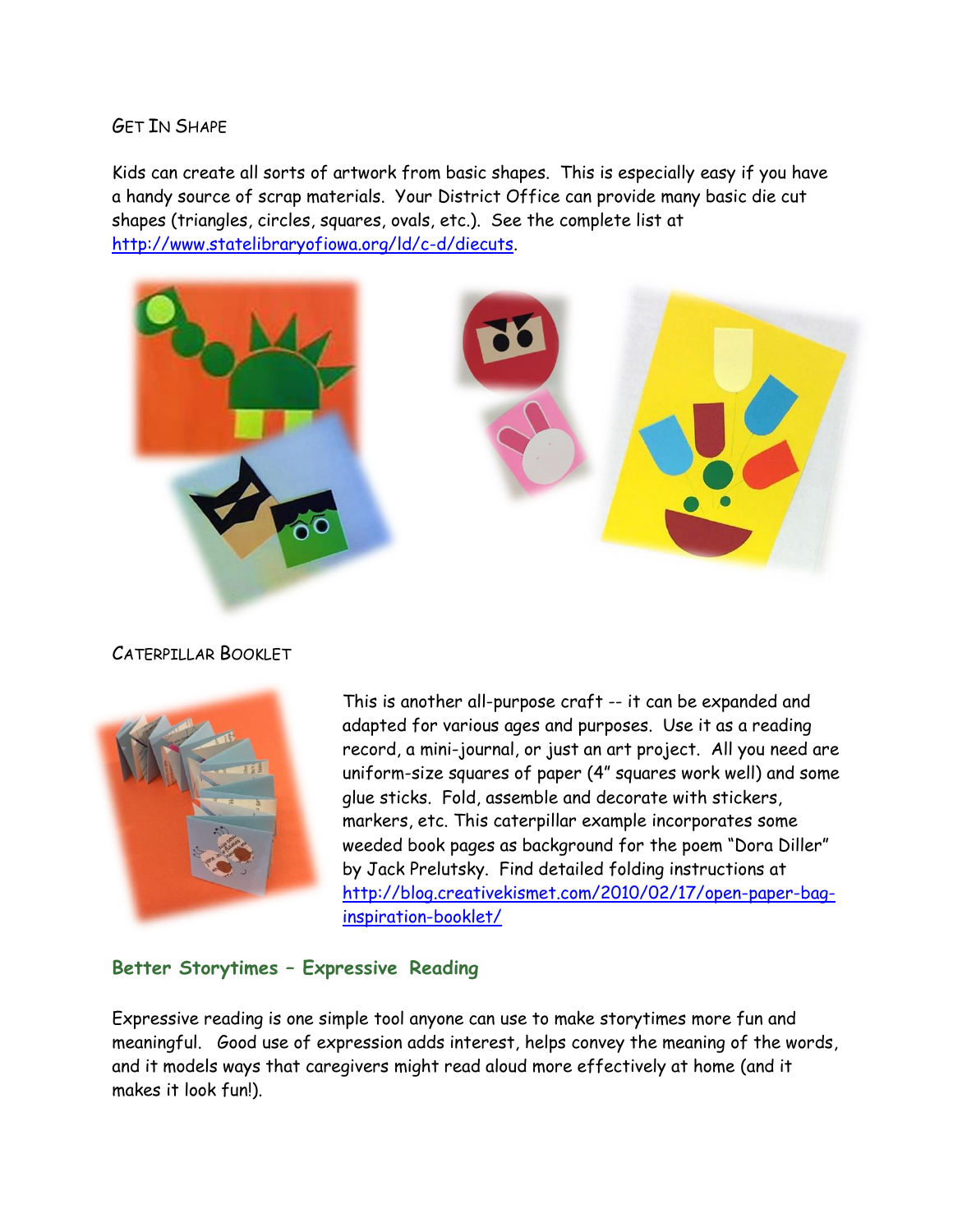

Volume, rhythm or timing, tone and pitch are the key components of expressive reading. As you read over the books you've picked for storytime, first pay attention to punctuation marks as guides to rhythm. Practice changing your tone of voice to emphasize the key parts of each sentence. Ask yourself if there are spots where you might slow down, speed up, shout, or

speak in a near-whisper to create a mood. Are there spots where a harsh tone might be used to show anger or frustration?

Expressive reading also includes using facial expressions, gestures and moving around. Don't be afraid to "over-act" a bit.

Listen to some professional actors reading aloud to children on the Storyline Online website at<http://www.storylineonline.net/> for good examples of expressive reading. You might share that link with caregivers, too. RIF provides some printable articles that encourage reading aloud to young children at [http://www.rif.org/us/literacy](http://www.rif.org/us/literacy-resources/articles/reading-aloud.htm)[resources/articles/reading-aloud.htm](http://www.rif.org/us/literacy-resources/articles/reading-aloud.htm) -- you might provide some of these for caregivers, too.

Let's read it **once again, with feeling**!

#### **Odds & Ends**

#### **SummerTeen Virtual Conference**

School Library Journal is again offering SummerTeen, a free all-day online virtual conference on Thursday, August 13. The conference will offer sessions with YA authors and panel discussions on important teen issues. There will also be sessions for teen services staff on programming, organizing teen volunteers, and more. See the program and registration information at:

<http://www.slj.com/summerteen/>

#### **September is "Library Card Sign-Up Month"**

Snoopy is the Honorary Chair for the event. Sample press releases, free PSA's, and logos for your website are available at:

[http://www.ala.org/conferencesevents/celebrationwe](http://www.ala.org/conferencesevents/celebrationweeks/card) [eks/card](http://www.ala.org/conferencesevents/celebrationweeks/card) -- the largest logo would make a cute miniposter for displays.